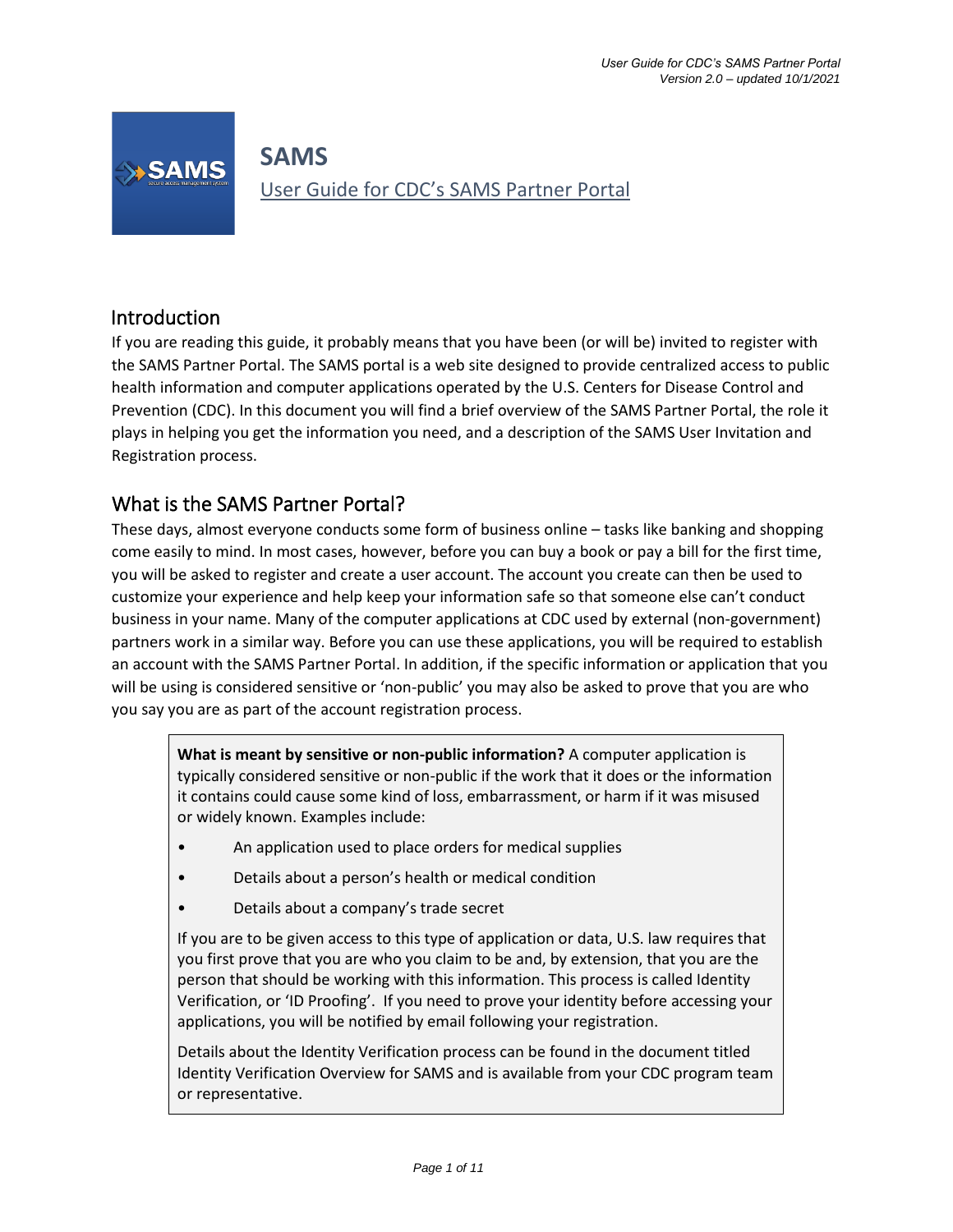# SAMS Partner Portal Registration

If you need to use CDC Partner Applications, you need a SAMS account. *So, how do you get access to the SAMS Partner Portal?*

Getting a SAMS portal account is straightforward. First, you must be identified by a CDC program as someone who needs partner application access. Then you will receive an invitation to register with SAMS online. In cases where you might be exposed to non-public information, you may also be required to prove your identity. Once you have completed registration, your account will be forwarded to an administrator for approval. That's it.

*Please note: The team that supports SAMS cannot invite you to create a SAMS account or authorize your account for access to a particular CDC technology application or Program. That access must come directly from the Program you'll be working with.*

OK, let's look at the steps required to create a SAMS account in little more detail.

#### Step 1: Receive an Invitation

Invitations are created and sent to external partners by CDC's public health program administrators. Your invitation will arrive by email from sams-no-reply@cdc.gov. The subject will be "U.S. Centers for Disease Control: SAMS Partner Portal – Invitation to Register."

Your invitation will include a list of applications you're being invited to access and look something like this:

- Office of Infectious Disease Control: Seasonal Outbreak Messenger
- Office of Infectious Disease Control: Morbidity Tracking System

It will also include a web link to the SAMS registration pages along with your assigned Partner Portal User ID (email address) and a temporary password.

Please click the link, enter the Partner Portal User ID and temporary password that came with your invitation email when prompted, and then follow the onscreen instructions to register.

#### **Quick Facts and Helpful Tips**

- No Sharing Your invitation is customized just for you and is only usable for a single registration.
- Invitations Expire! Your invitation is only good for 30 days.
- SPAM, SPAM, SPAM If you're expecting a Partner Portal invitation and it hasn't arrived, check to make sure it didn't get trapped by your anti-SPAM filter.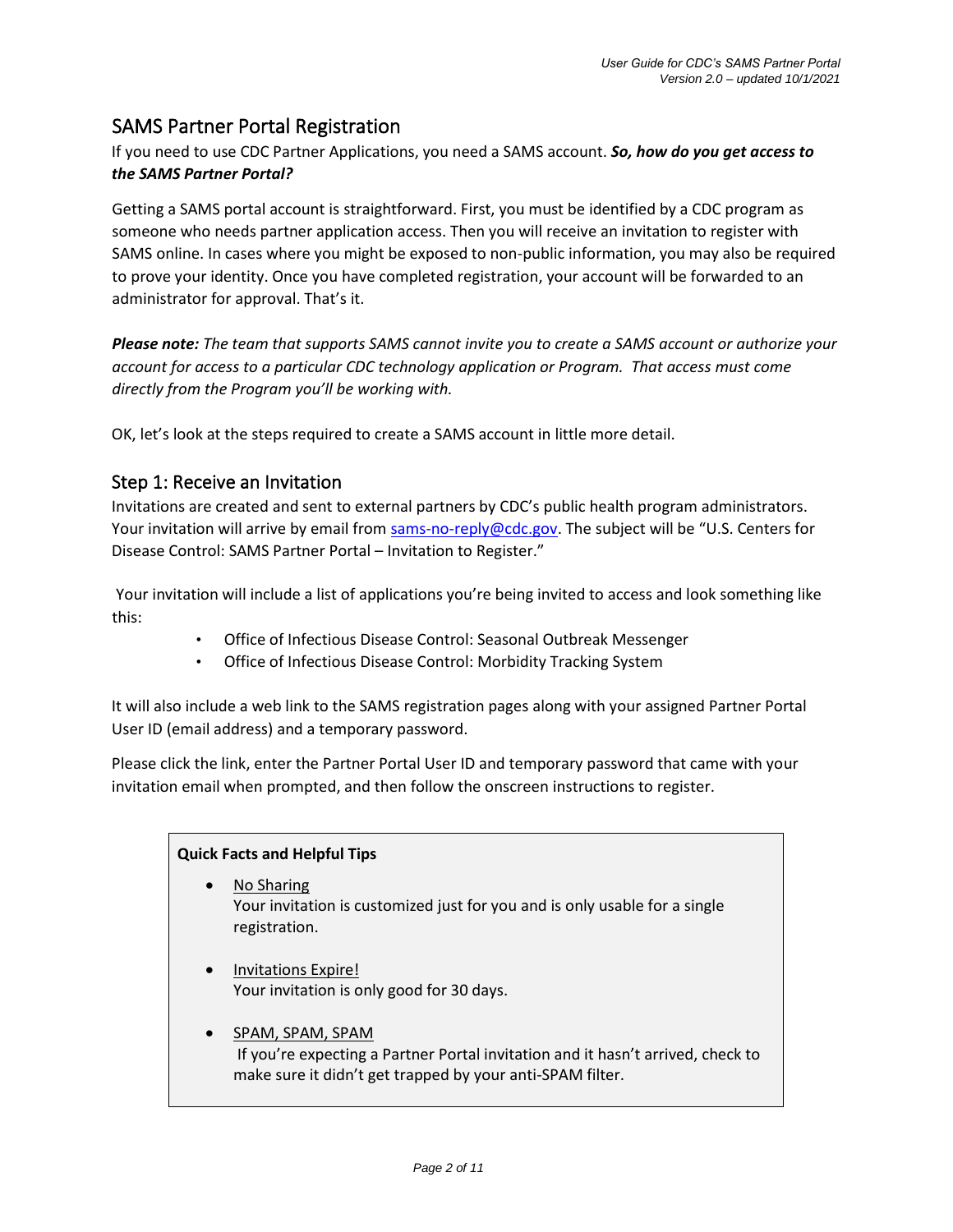| $\bullet$ | Replacement Invitations<br>If your invitation has gotten lost or expired, contact your CDC program team<br>or representative to request a replacement. If you don't know who this is,<br>contact the SAMS Help Desk.                                               |
|-----------|--------------------------------------------------------------------------------------------------------------------------------------------------------------------------------------------------------------------------------------------------------------------|
| $\bullet$ | <b>Tech Troubles</b><br>In order to access the SAMS Partner Portal, your browser must be configured<br>to use TLS 1.0 encryption. If your computer is not configured for TLS, or if you<br>are unsure, please contact your local IT System Administrator for help. |
| $\bullet$ | Help!<br>If you have questions or difficulties along the way, please contact the SAMS<br>Help Desk. See the Getting Help section at the end of this document.                                                                                                      |

## Step 2: Register with the SAMS Partner Portal

When you're ready to register, click on the registration link (or cut and paste into your browser window) to begin. You will be prompted to log in first, so be sure to have your User ID and Temporary Password handy before you start. All of these things can be found in your SAMS Partner Portal invitation email.

Here's a list of a few more things you'll need to complete the online registration:

- Your home address.
- Your organization name and address.
- Your phone number.
- About 10 minutes.

**What is involved in the registration process?** Registration consists of 3 to 4 steps:

- 1. Follow the registration link from your invitation and log in to SAMS.
- 2. Read and accept the SAMS Partner Portal Rules of Behavior.
- 3. Register by:
	- a. Validating your legal name and providing your organization, and contact information.
	- b. Setting your password.
	- c. Choosing your account security questions.
- 4. If necessary, provide proof of your identity.

#### **Helpful Registration Tips**

• Keep It Legal

Your legal name should be used to register, and during registration is the only time you can modify your name. So, if a Program invited you to SAMS as 'Bob' or 'Beth', but your real name is 'Robert' or 'Elizabeth', now is your one chance to correct that. It's essential your legal name be represented in case you must complete the Identity Verification process.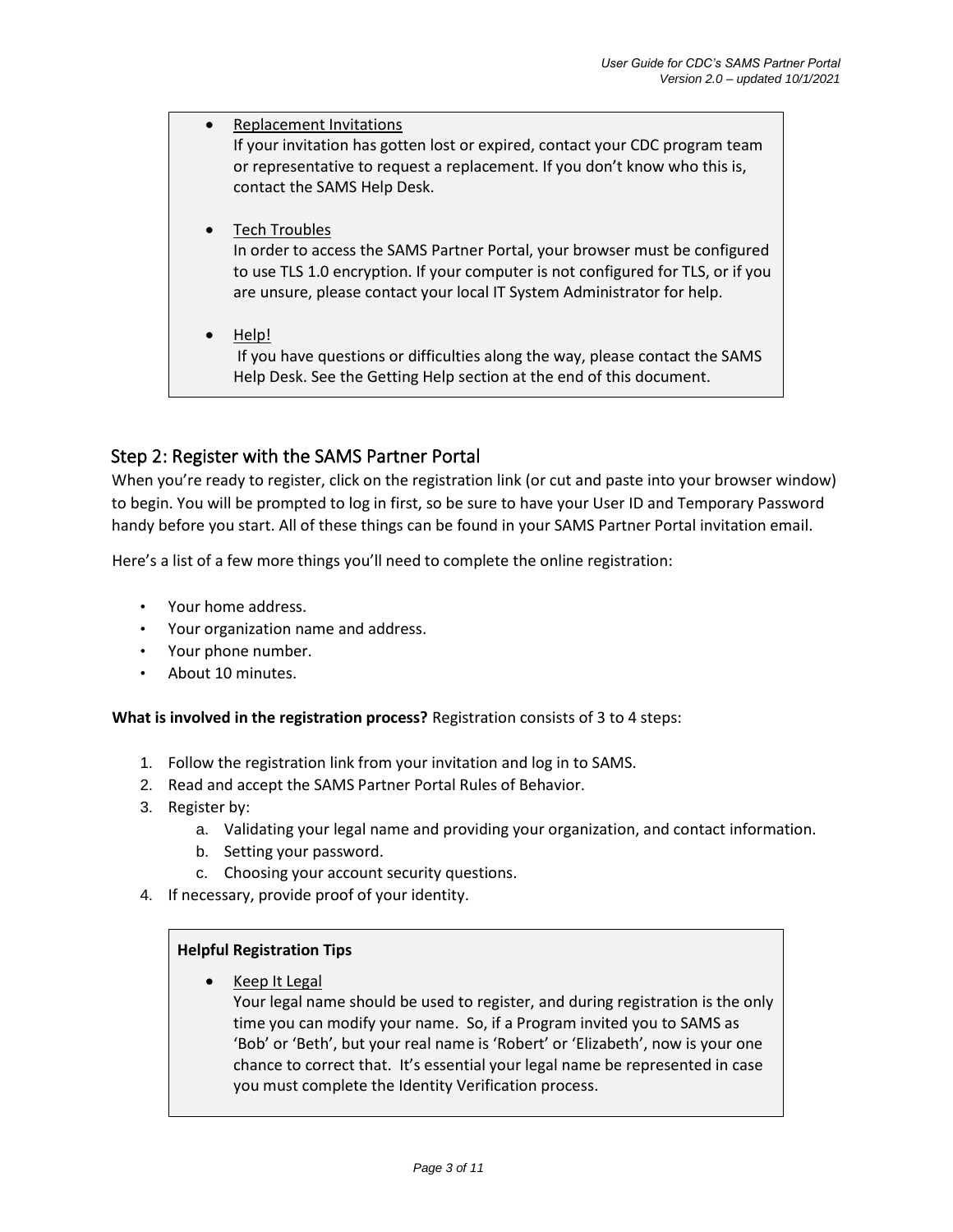- Personal Is Different Than Work The registration process asks for personal and work-related information. This is because you, as an individual, are registering for access to CDC technology systems even if the access is needed for your occupation. What this means is we need your personal home address (not your company address) where asked. Same goes for phone number. Based on what's asked please provide your personal and company details.
	- Interruptions! Interruptions! If you get interrupted or have to stop before you complete registration, you can always try again later (up to 30 days). Nothing is saved until you press the submit button at the bottom of the registration form. Simply follow the link in your invitation, log in, and start over.

Once you press the 'Submit' button at the bottom of the registration screen, your job is done until you receive additional guidance from SAMS via email.

# Step 3: Identity Verification (if applicable)

If you will be expected to work with potentially sensitive or non-public information, SAMS will send you instructions outlining required steps to validate your identity. This step is called Identity Verification, or Identity Proofing, and may or may not be required for you to receive access to CDC applications.

SAMS offers on-boarding applicants two options for completing identity proofing.

**Option 1** - Using a secure interface, you will provide Experian your Social Security Number (SSN) and Date Of Birth (DOB). This information is sent directly to Experian and is NOT stored or saved by SAMS/CDC. Experian will attempt to validate your information and may ask you a series of questions based on your credit history. There is no impact on your credit score or credit worthiness. This is the fastest and safest method to complete the SAMS identity proofing process.

**Option 2** – You will be required to complete a form attached to the end of the identity verification instructions email. This form, along with appropriate identification, will need to be reviewed by a notary or other trusted third party and copies submitted to CDC via secure upload or by mail. Once received by CDC, it will be reviewed and validated. This process can take several weeks to complete depending on volume and how the documentation is sent to CDC.

If identity verification is required, you will receive an email from sams-no-reply@cdc.gov. The subject will be "**U.S. Centers for Disease Control: SAMS Partner Portal – Identity Verification Request."** This email will contain detailed instructions about the process and options available to complete identity verification.

> **What is Identity Verification?** Identity verification is a process required by the U.S. federal government to help ensure that the person registering for access to non-public information is who they claim to be. The verification process protects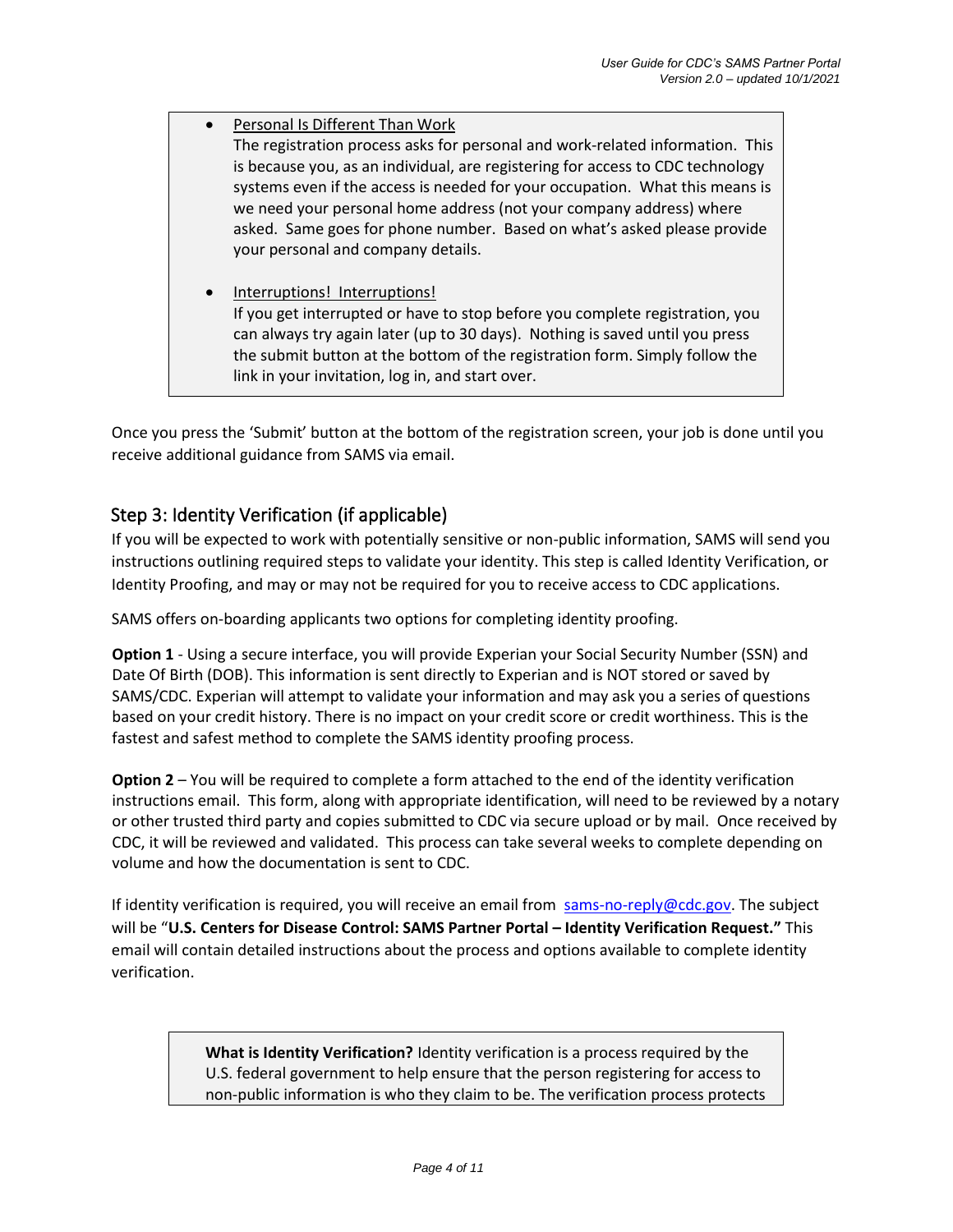individuals, and the public at large, by helping to ensure that only trusted persons are allowed access to non-public data. Verification also helps to protect you (the person registering for access) by helping to prevent someone from attempting to impersonate you and take actions in your name. SAMS currently supports two options to validate your identity if required.

**When / Why might I be asked to provide proof of my identity?** You will only be asked to provide proof of your identity if you will be given access to non-public information. In these cases, U.S. law requires federal government agencies like CDC to perform an identity check on each person before giving them access. This check helps to protect you and the people represented by the information you see. However, if asked to complete identity proofing you will NOT be able to change your registration details so making sure your personal and work details are correct is critical.

**Please Note:** *Detailed information about the CDC identity verification process can be found in the document titled Identity Verification Overview for SAMS 2.0 and is available from your CDC program team or representative.* 

Once you've provided proof of your identity (or if no proof is currently required for your applications), your registration is complete.

## Step 4: Access Approval and Account Activation

Now that your registration with the SAMS Partner Portal is finished, the CDC program administrator for your application will be notified to review and approve your access. Approval can take as little as a few minutes or as long as a few days based on how quickly your Program acts.

When the Program administrator receives your registration, he or she will review it to ensure that everything is complete and then give you permission to use the application(s) specific to your role in public health. You will receive your approval by email from sams-no-reply@cdc.gov. The subject will be "**U.S. Centers for Disease Control: SAMS Partner Portal – SAMS Activity Authorization**." This email will contain web links to the SAMS Partner Portal and to the application. If you are approved for two or more applications, you will receive a separate email for each one. You will also receive a welcome email confirming the activation of your SAMS Partner Portal account.

You are now ready to access your applications and the SAMS Partner Portal.

#### **Quick Facts and Helpful Tips**

• **What Happened?** If more than a few days have gone by since you completed registration and you haven't received an update on the status of your account, contact your CDC program team or representative for help. If you don't know who this is,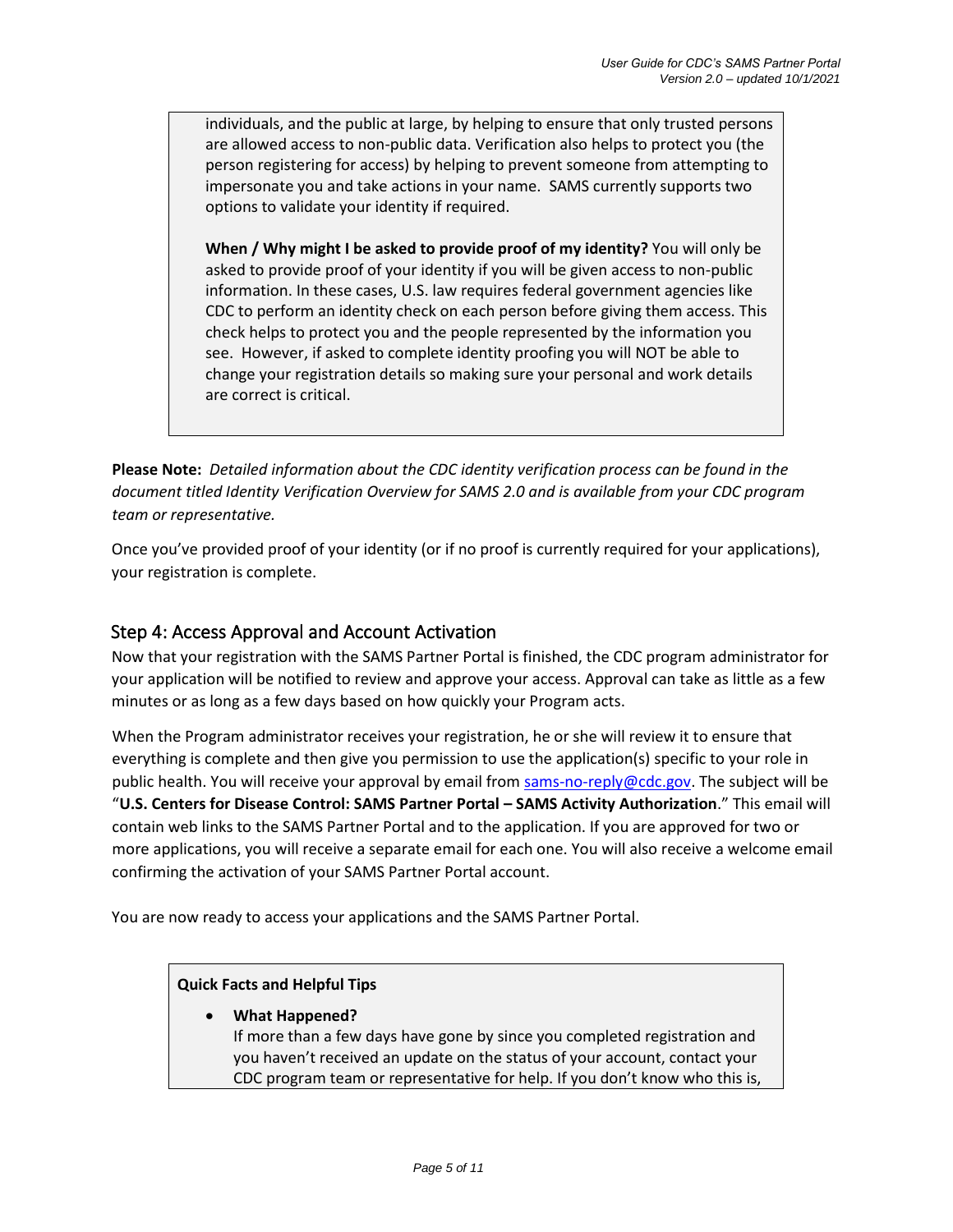you can always contact the SAMS Help Desk.

• **No Sharing**

Your SAMS Partner Portal account is assigned just to you. Keep your user ID and password in a safe place and don't share your account with others. Remember that you are responsible for actions performed with your account.

• **I Forgot!**

If you forget your password while waiting for your account approval to arrive (or at any time after), just follow the forgotten password link on the SAMS Partner Portal login page to reset it.

#### • **Tech Troubles**

In order to access the SAMS Partner Portal, your browser must be configured to use TLS 1.1 encryption or greater. If your computer is not configured for TLS, or is using TLS 1.0, please contact your local IT System Administrator for help.

# The SAMS Partner Portal

By now you should be up and running with the SAMS portal and your CDC applications. This section provides some additional information about SAMS and a few other pointers you may find useful.

The SAMS Portal provides a convenient way to access your CDC applications. Whenever you log into the portal, you will be presented with a menu showing all your current applications.

| <b>SAMS</b><br>secure access management services |                                           |  |  |
|--------------------------------------------------|-------------------------------------------|--|--|
| Menu                                             | My Applications                           |  |  |
| <b>Did</b> My Profile                            | <b>CDC TRAIN</b>                          |  |  |
| Logout                                           | • CDC TRAIN                               |  |  |
| <b>Links</b>                                     |                                           |  |  |
| <b>SAMS User Guide</b>                           | CITI_Single_SignOn                        |  |  |
| <b>SAMS User FAQ</b>                             | • CDC Single Point Sign On - CITI Courses |  |  |
| <b>Identity Verification</b><br>Overview         |                                           |  |  |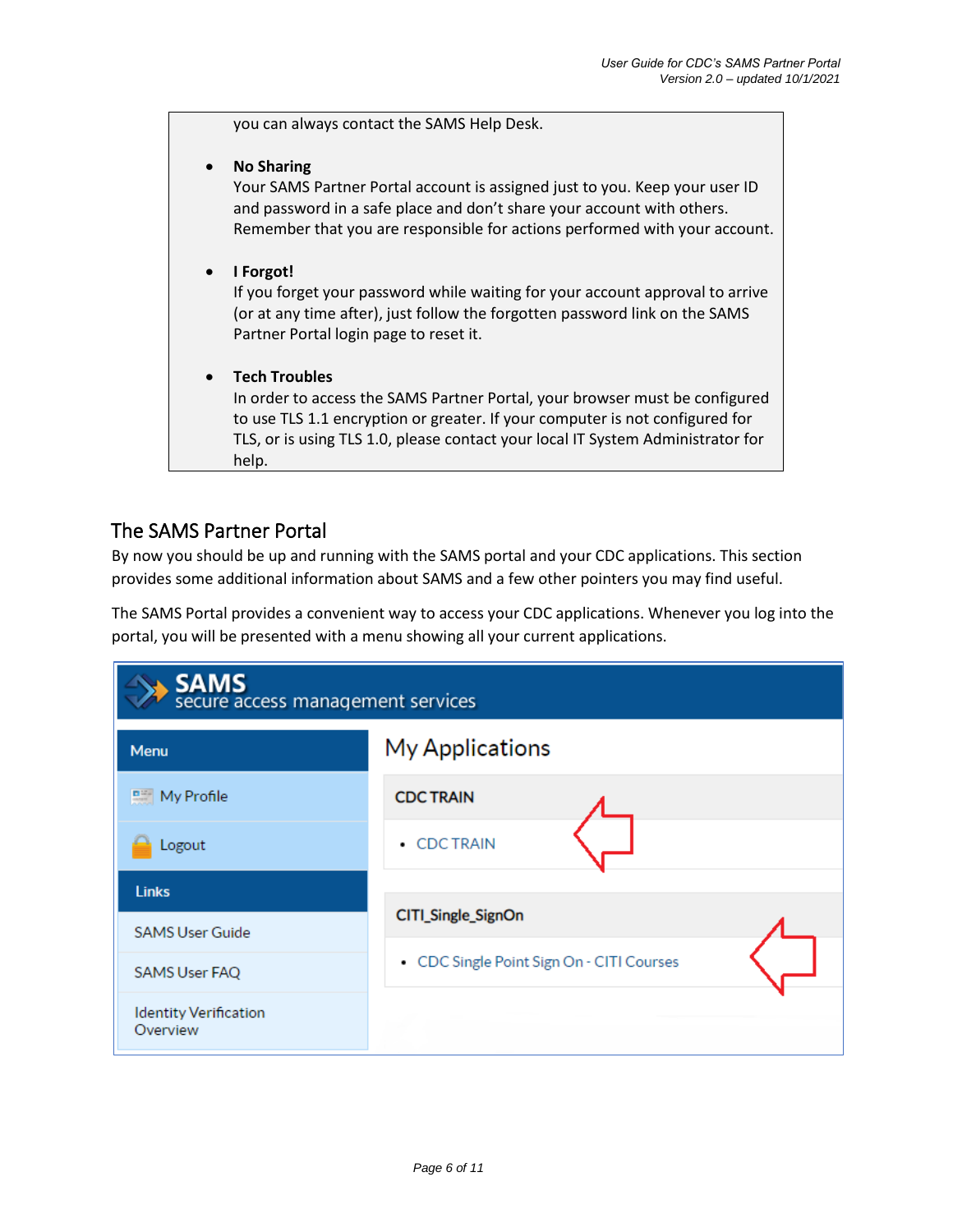You can go to any of the applications on your menu by simply clicking its name. If the application has its own published web address (like http://virustracker.cdc.gov) you can always head straight there without going to the SAMS portal first. Note, however, that SAMS will still prompt you to log in if you're not already in a current session.

## Second Factor Authentication

In some cases, an application may require its users have a **second factor credential** device such as a smartcard or other token. SAMS supports two types of tokens. The first type is a soft token that requires the installation of an Entrust Authenticator application on your phone, tablet, or computer. The second option is a hard token which is a physical Entrust grid card mailed to your home address. If you are using an application with this requirement, SAMS will email you instructions explaining how to setup your second factor credential after account activation.

**Wait! What secondary auth?** Don't worry. In the same way that some CDC applications require their users to prove their identity, some applications require users to be strongly authenticated. This means users must have an additional 'token', along with their password, to log in. If you are given access to this kind of application, SAMS will communicate this secondary authentication requirement to you in email along with instruction on how to complete the setup.

If required to use a second factor credential, you can manage the initial setup using the 'Mobile Soft Token & Grid Card' option on the SAMS Portal. This option only displays for people who must use a second factor credential for access to applications with specific data. This 'self-service' link will allow you to setup a new credential, replace one that might have gotten lost, or upgrade a token if you recently changed phones.

| <b>SAMS</b><br>secure access management services     |                                |  |  |
|------------------------------------------------------|--------------------------------|--|--|
| Menu                                                 | <b>My Applications</b>         |  |  |
| <sup>n</sup> My Profile                              | <b>Identity Manager</b>        |  |  |
| <b>ISSIS Manage Mobile Soft</b><br>Token & Grid Card | • SAMS Test Group L3 *         |  |  |
| Logout                                               | * Strong credentials required. |  |  |
| Links                                                |                                |  |  |
| <b>SAMS User Guide</b>                               |                                |  |  |
| <b>SAMS User FAQ</b>                                 |                                |  |  |
| <b>Identity Verification</b><br>Overview             |                                |  |  |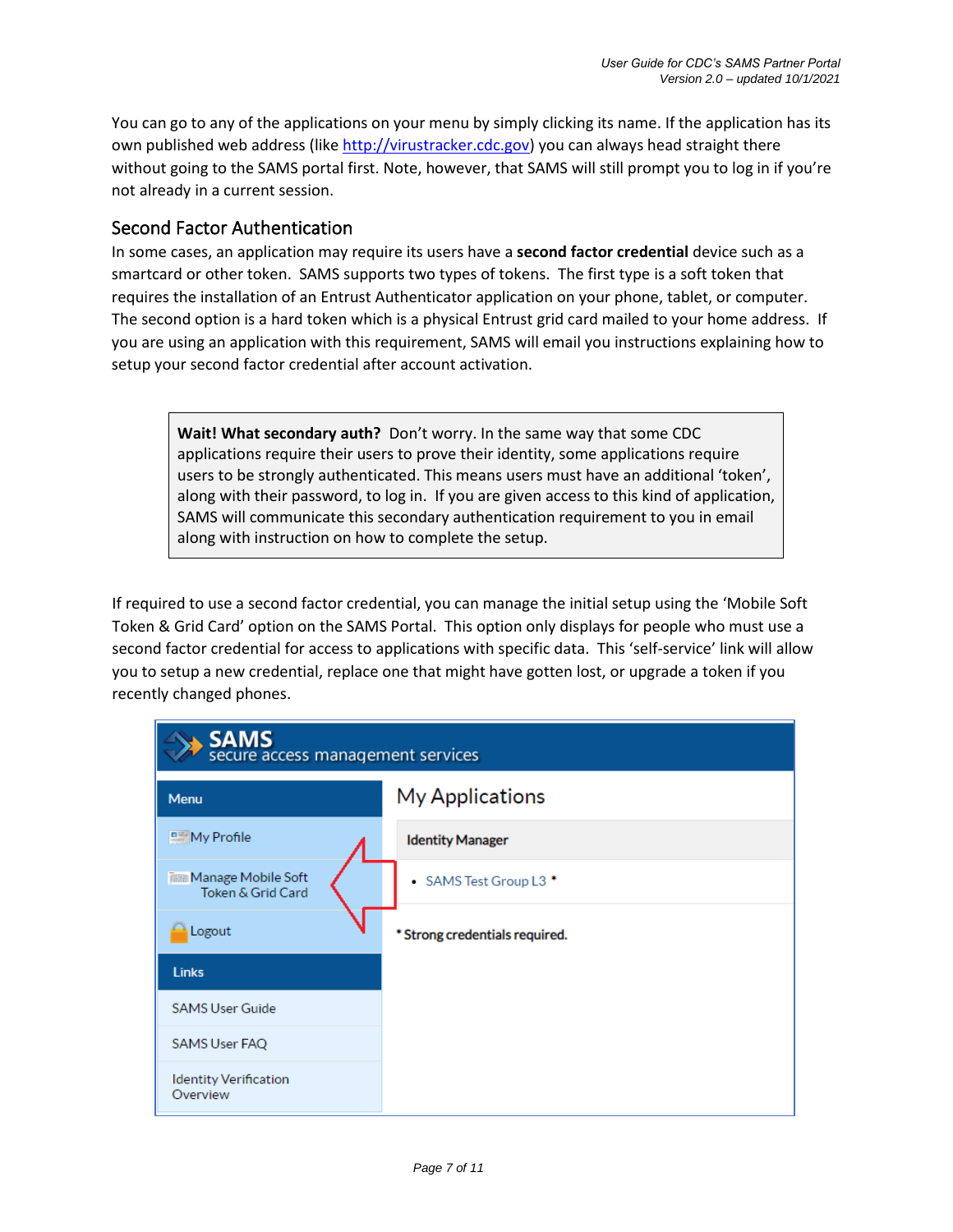The SAMS portal also includes a link allowing you to update your information and perform basic account maintenance tasks like changing your password. To access these tasks, click the My Profile icon shown below:



# Password Changes

Your SAMS Partner Portal password will expire every 60 days. Once it expires, you will automatically be prompted to change it on your next login to SAMS or one of your CDC applications. You may also change your password any time you like by choosing the Change *My Password* link in the SAMS interface shown here:

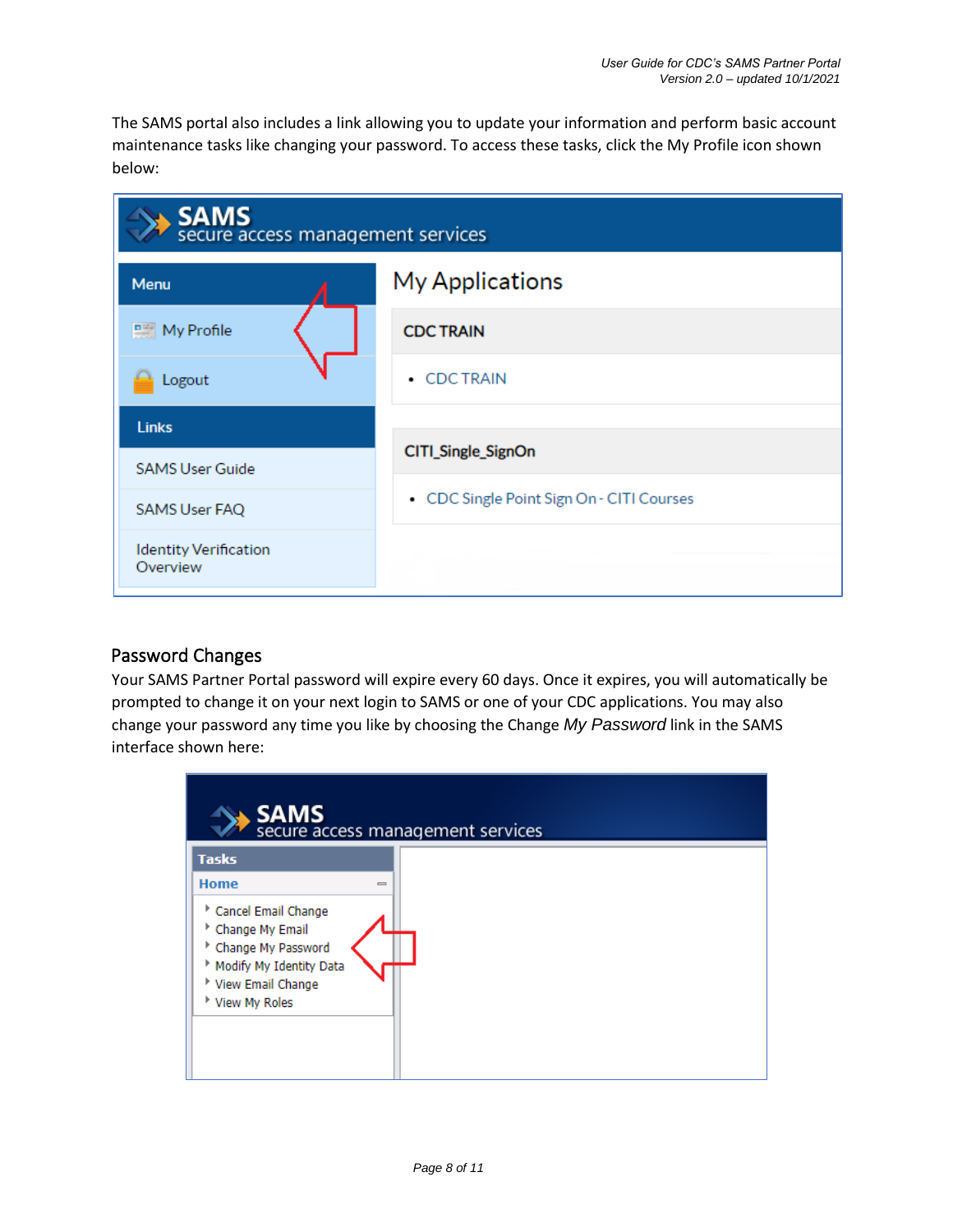Password changes are easy – simply choose a new password that meets the requirements listed on the page. Enter that new password twice and click submit.

# Forgotten Passwords

If you forget your password, you can reset it by choosing the forgotten password link on the

SAMS Partner Portal login page. You will be prompted for your user ID and given a chance to reset your password using the information you supplied during registration. As a follow-up, SAMS will notify you that your password has been reset.

## Account Lockout

If you enter an incorrect user ID / password combination too many times, SAMS will lock your account for 1 hour. This is necessary to help keep your account secure. While your account is locked, you will be unable to login to the SAMS portal, use your CDC applications, or reset your password. SAMS will automatically unlock your password after the lockout time has passed. If you have remembered your password or discovered an error (maybe the CapsLock was on!) you can simply login as usual. If you can't remember your password, simply follow the forgotten password link to reset it.

## Automatic Timeout

As a security precaution, you will automatically be logged out of the SAMS portal and/or your CDC applications after a period of inactivity. If this happens, simply point your browser back to the application you want to work with and log in again.

## Updating Your Account Profile Information

By clicking **Modify My Identity Data** you can update your account information including preferred name, home address, organization, role, organization address, phone numbers, and account security questions. **You cannot change your legal name after registration.**

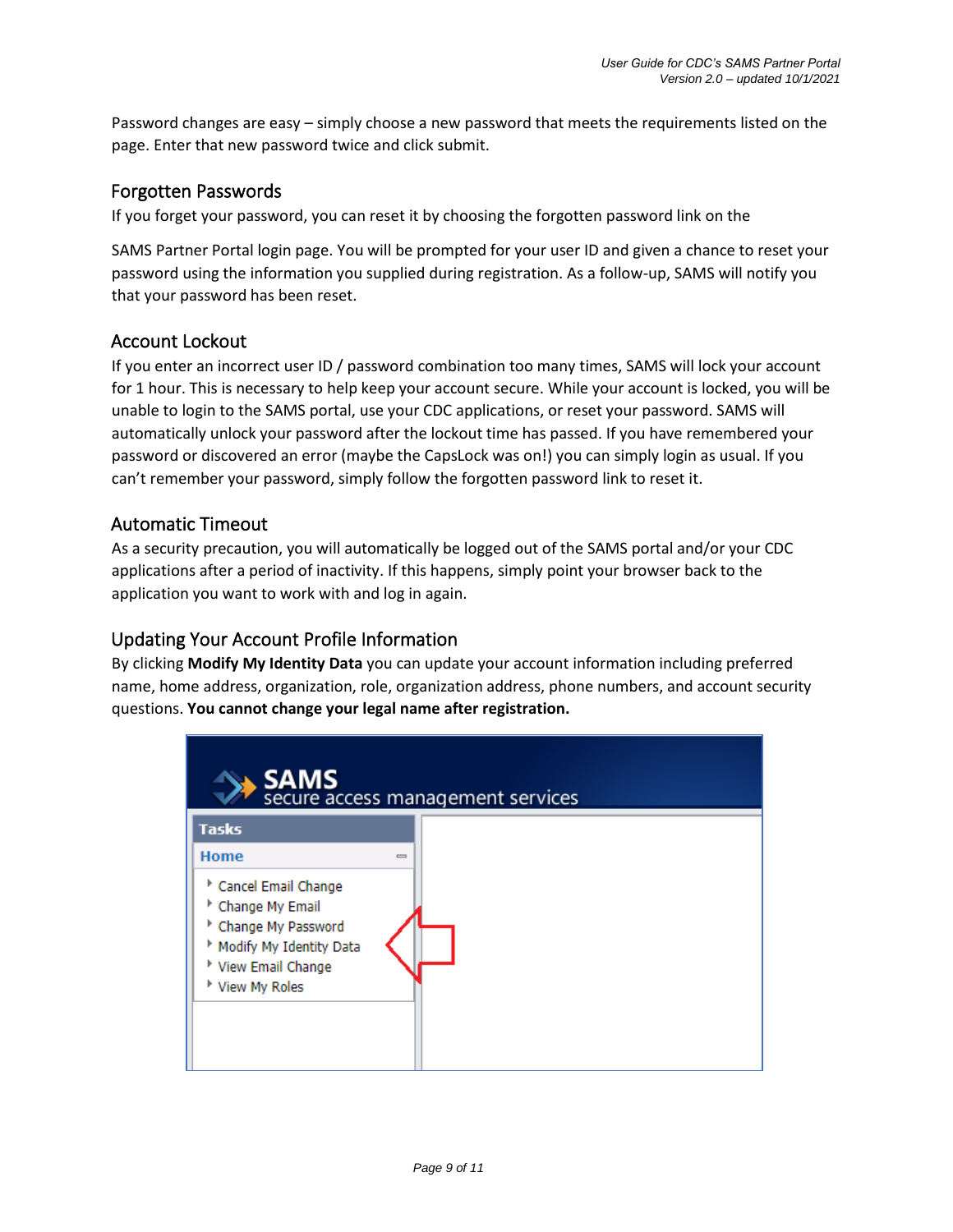At this time, portal users cannot update their user ID / email address. If your email address has changed, please contact your CDC program representative or the SAMS Help Desk for assistance.

# Logging Out

Whenever you finish working in the SAMS portal, it's a good security precaution to log out. By logging out when you're done, you help to prevent someone else from trying to access your account or applications using your ID. Simply click the Logout icon shown below and your session is closed.

| <b>SAMS</b><br>secure access management services |                                           |  |  |
|--------------------------------------------------|-------------------------------------------|--|--|
| Menu                                             | <b>My Applications</b>                    |  |  |
| $\mathbb{R}$ My Profile                          | <b>CDC TRAIN</b>                          |  |  |
| Logout                                           | • CDC TRAIN                               |  |  |
| <b>Links</b>                                     |                                           |  |  |
| <b>SAMS User Guide</b>                           | CITI_Single_SignOn                        |  |  |
| <b>SAMS User FAQ</b>                             | • CDC Single Point Sign On - CITI Courses |  |  |
| <b>Identity Verification</b><br>Overview         |                                           |  |  |